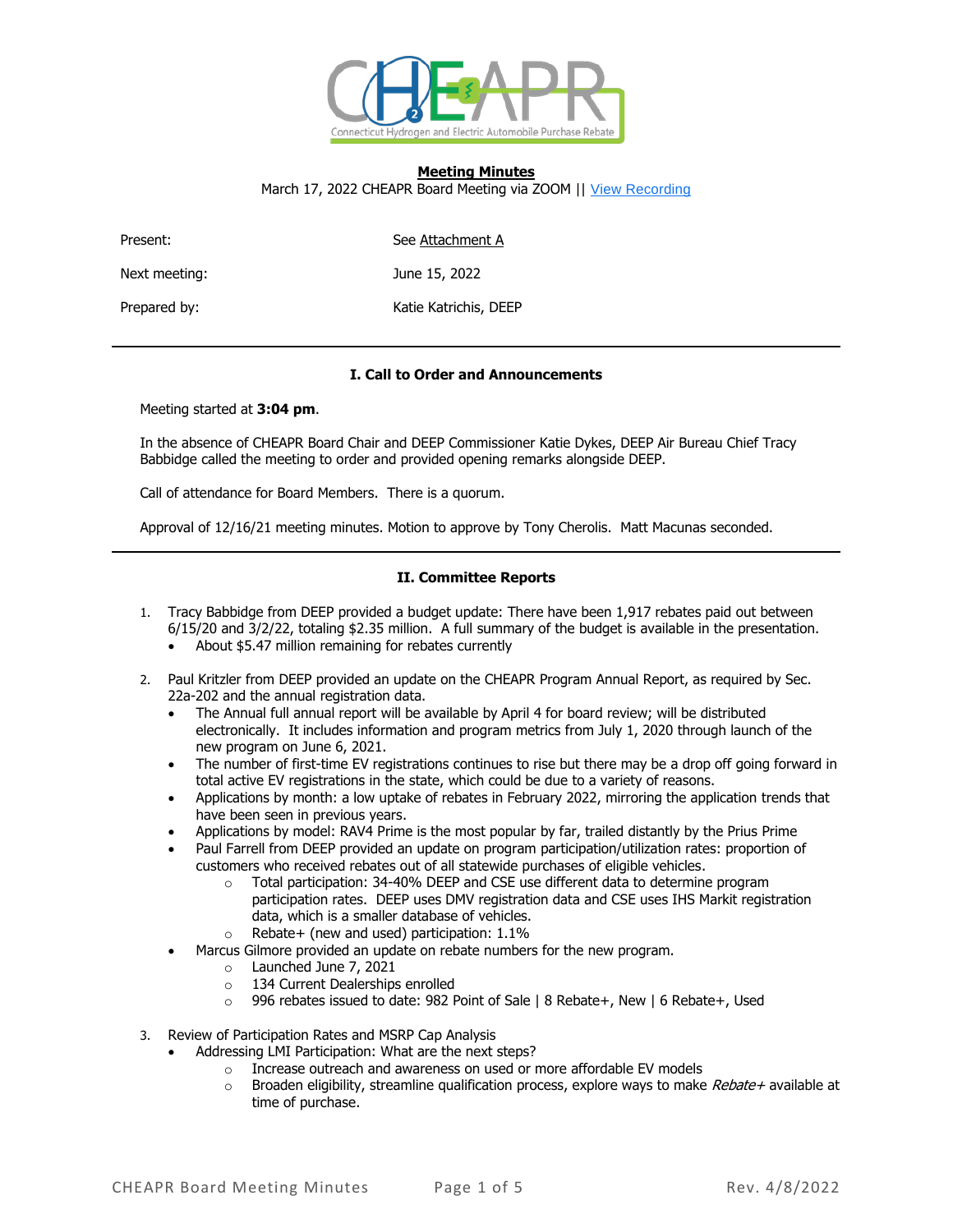

- o Explore other ways to provide access to clean transportation
- 4. MSRP Cap Analysis: Raising to \$50,000
	- How many new vehicle models would be eligible?
		- $\circ$  Ten additional models would become available, including the Ford Mustang Mach E, Tesla 3 Rear Wheel Drive, Audi Q-4 E-Tron, Audi Q-5 Plugin, BMW i3, BMW i3 range extender, BMW 3 series plug-in, BMW X3, Polestar 2, and Volvo S60 Plug-in
		- o Not including others that might be released before the new cap would be introduced
	- What's the impact on the program?
		- $\circ$  Recall the 34% participation rate had this been 100%, the CHEAPR program would have cost \$5.4 M (exceeding its budget of \$3.0 M)
		- $\circ$  With 100% participation and a \$50,000 MSRP cap, the CHEAPR program could cost as much as \$11.0 M a year
- 5. Focus Area for Next Quarter: Education, Outreach, Marketing
	- DEEP is planning to initiate a marketing campaign directed toward increasing Rebate+ utilization rates.

## **III. Board Roundtable**

- 1. Comparison of Connecticut's LMI uptake rates to states with equity-focused outreach programs. According to Marcus Gilmore, the two best examples would be Oregon and California. OR has a similar structure to CHEAPR with higher LMI participation rates than CT's, but not by much. CA has multiple stackable incentive programs for EVs, so it's not really a fair comparison, but their model has successfully appealed to the state's LMI population.
- 2. Jody Ellant mentioned battery discharge concerns when parking her vehicle outside overnight She urges the Board to discuss the feasibility of owning an EV for LMI consumers who don't have access to a garage during CT's cold winter months.
- 3. Tony Cherolis suggested restructuring the program in ways that will benefit LMI populations such as setting an upper income bound of 300% of the federal poverty level and/or raising the Rebate+ incentive values to \$5000 and \$4000 for new and used vehicles respectively.
- 4. Board Discussion on raising the MSRP cap to \$50,000 and including eligible models in the CHEAPR program beginning Q3. Tony Cherolis insists that he will only be in favor of increasing the MSRP cap if there is increased accessibility to the program for LMI as well. Matt Macunas responded saying that he agrees with Tony in theory, but the two components don't have to be introduced at the same time.
- 5. Paul Wessel expressed frustration at the low utilization rates as well as the discrepancy between the figure that DEEP calculated (34%) and that by CSE (40%). Paul Kritzler explained that DEEP used the DMV database for its data analysis while CSE used IHS Markit data.
- 6. Tracy Babbidge noted DEEP will follow up with dealers to make sure they're going through with offering the incentive.

# **IV. Public Comments**

1. Chris Phelps, CONNPIRG commented that LMI feasibility for people without a home or a garage is a legitimate issue but the severity of the amount of cold weather batter discharge was blown out of proportion. Access to charging regardless of housing type should be a public policy priority. The average MSRP of a car (in general) was \$47,000 last year – it seems unreasonable for the Board to limit an MSRP for EVs to be lower than that.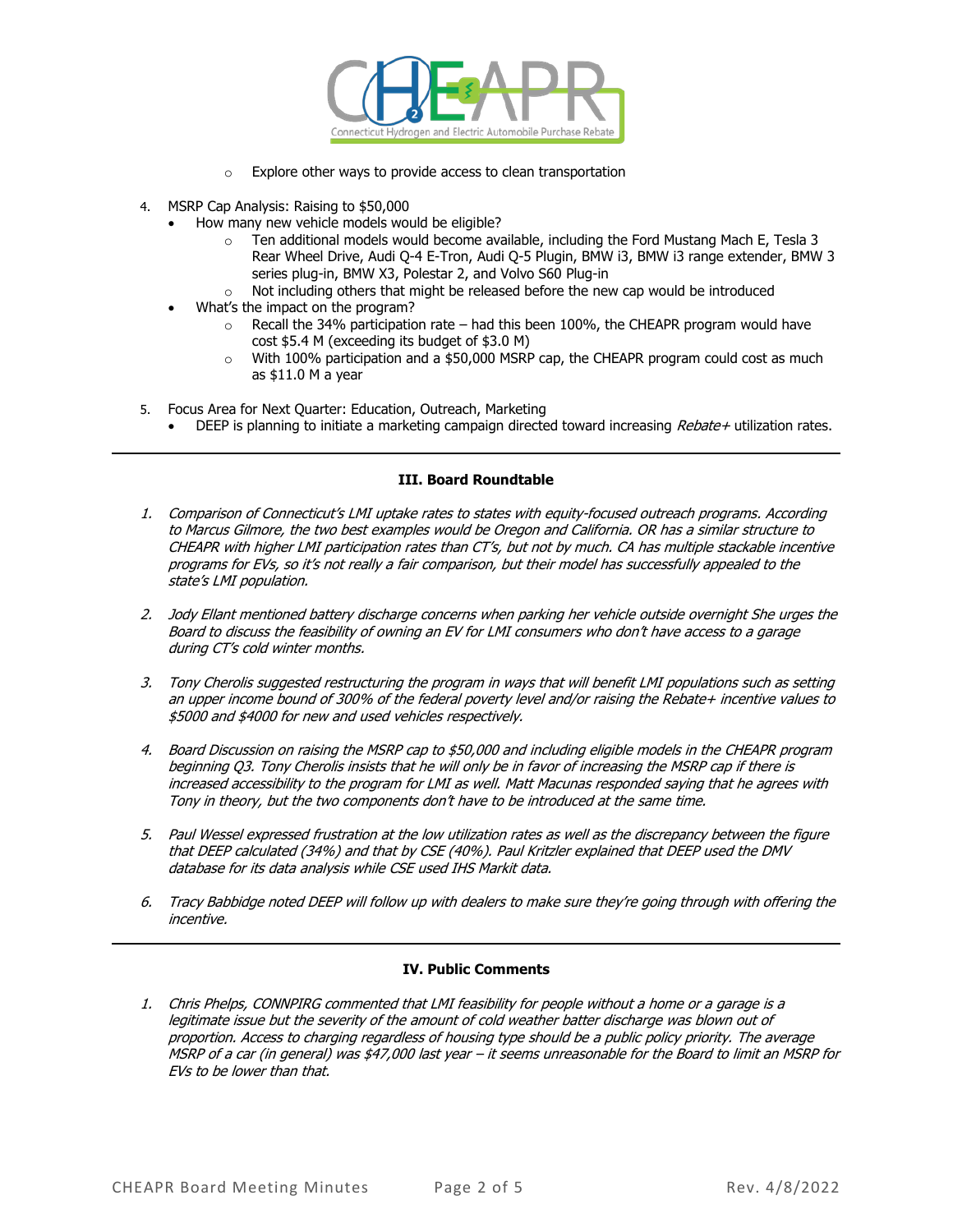

- 2. Barry Kresch, EV Club of Connecticut supports restructuring the rebate in a way to make it more accessible to LMI consumers – the EV Club hasn't talked about the logistics of how, but Barry agrees with the suggestions that Tony brought up. Barry also agrees with Matt that the two things don't have to happen in tandem. Barry has heard anecdotes from EV club members about dealers who don't participate and try to tell the customer that it's their job to secure the rebate for themselves. There are also stories about dealers who don't want to "float the cash" so customers aren't getting a rebate check until the dealership gets its reimbursement from the state.
- 3. Paul Farrell commented that once educated about the program and how it works, dealer cash flow concerns are addressed as CHEAPR reimbursements to dealers occur within two weeks of application approval.
- 4. Jody Ellant commented that it is probably massively restrictive for dealerships to front the money with their own cash flow. Tracy Babbidge responded that DEEP has worked directly with dealerships on this issue to make the process easier for them; Paul Farrell noted that providing incentive funds up front is more of a problem in NY & MA, where the average turnaround time for a rebate check is on the order of months; Marcus Gilmore replied that Connecticut is the quickest state he knows of that gets reimbursement checks to dealers.

## **V. Adjournment**

The meeting was closed by Tracy Babbidge.

The next Board Meeting will be held on June 15, 2022

Meeting adjourned at **4:45 pm.**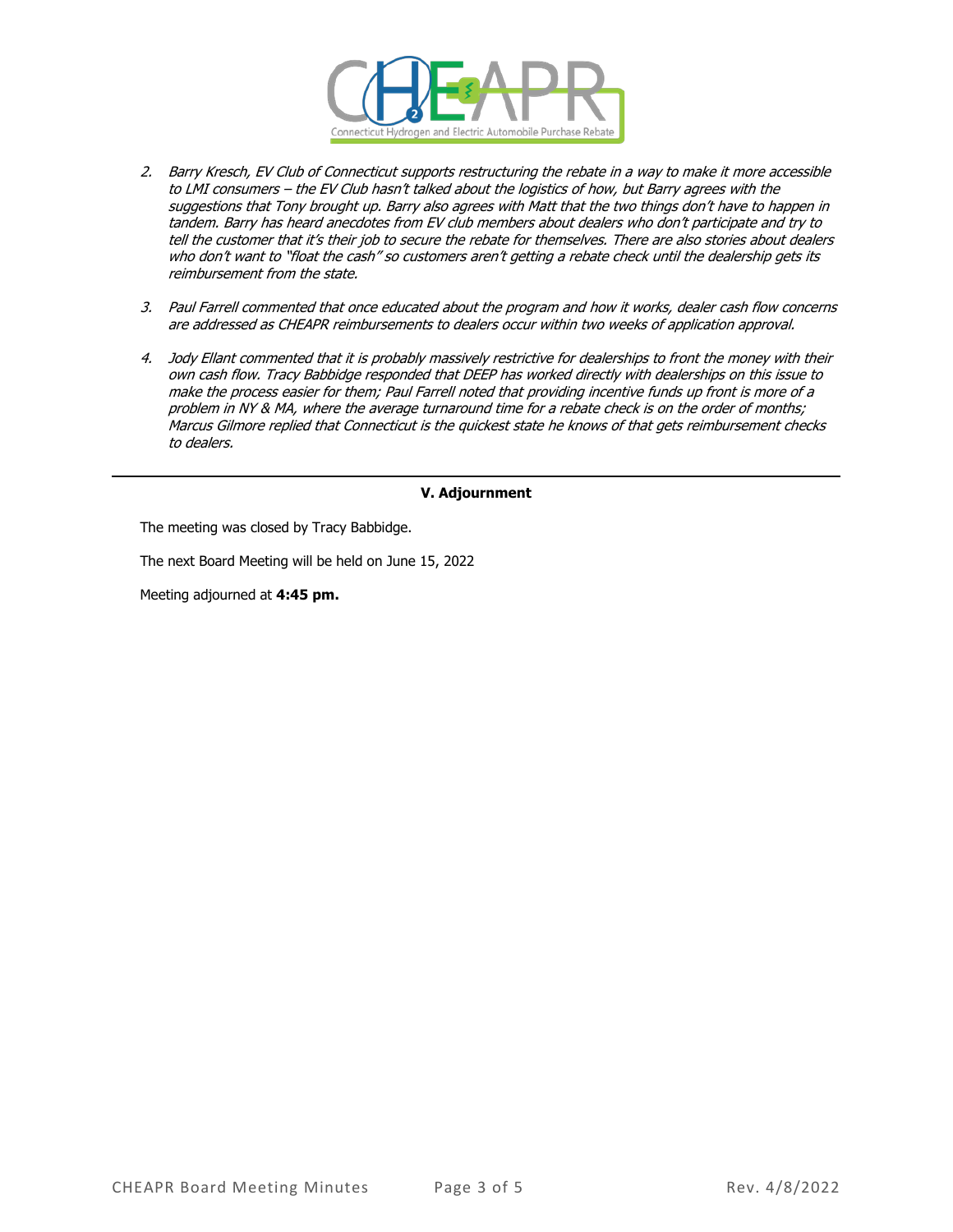

**Attachment A: Attendee Report**